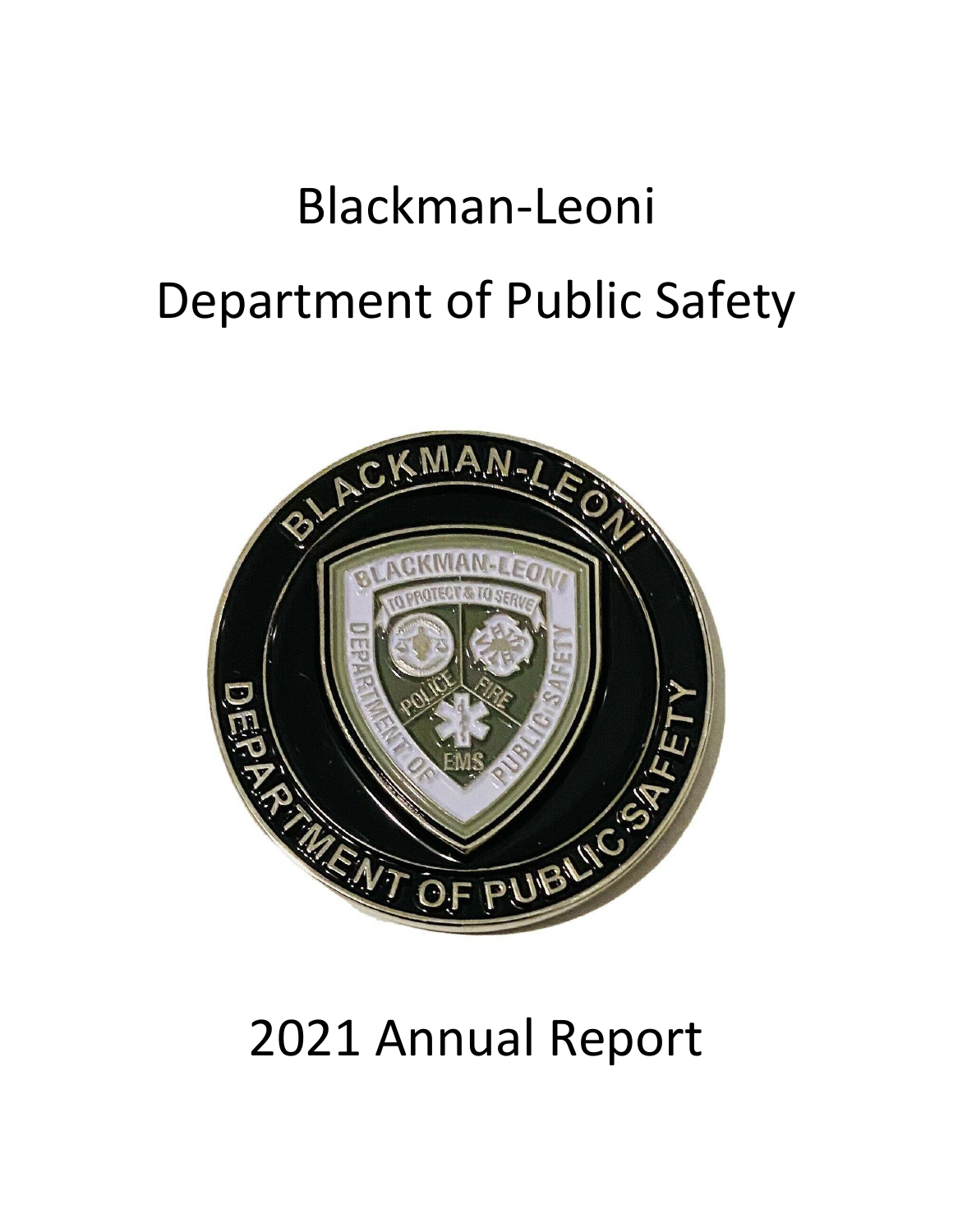#### Mission Statement

"The mission of the Blackman-Leoni Township Department of Public Safety is to provide for the safety and welfare of all their citizens, by preserving, protecting, and defending people and property, while respecting the rights and dignity of all persons.

# Code of Ethics

As a sworn Public Safety Officer of the Blackman-Leoni Township Department of Public Safety, my fundamental duty is to serve all citizens, to safeguard lives and property, to protect the innocent against deception, the weak against oppression or intimidation, and the peaceful against violence and disorder, and to respect the Constitutional rights of all persons to liberty, equality, and justice.

I will keep my private life unsullied as an example to all, maintain courageous calm in the face of danger, scorn, or ridicule, develop selfrestraint, and be constantly mindful of the welfare of others. Honest in thought and deed in both my personal and official life, I will be exemplary in obeying the laws of the land and the regulations of my department. Whatever I see or hear of a confidential nature, or that is confided to me in my official capacity will be kept secret unless revelation is necessary in the performance of my duties.

I will never act officiously or permit personal feelings, prejudices, animosities, or friendships to influence my decisions. With no compromise for crime and with relentless prosecution of criminals, I will enforce the law courteously and appropriately without fear or favor, malice, or ill will, never employing unnecessary force or violence, and never accepting gratuities.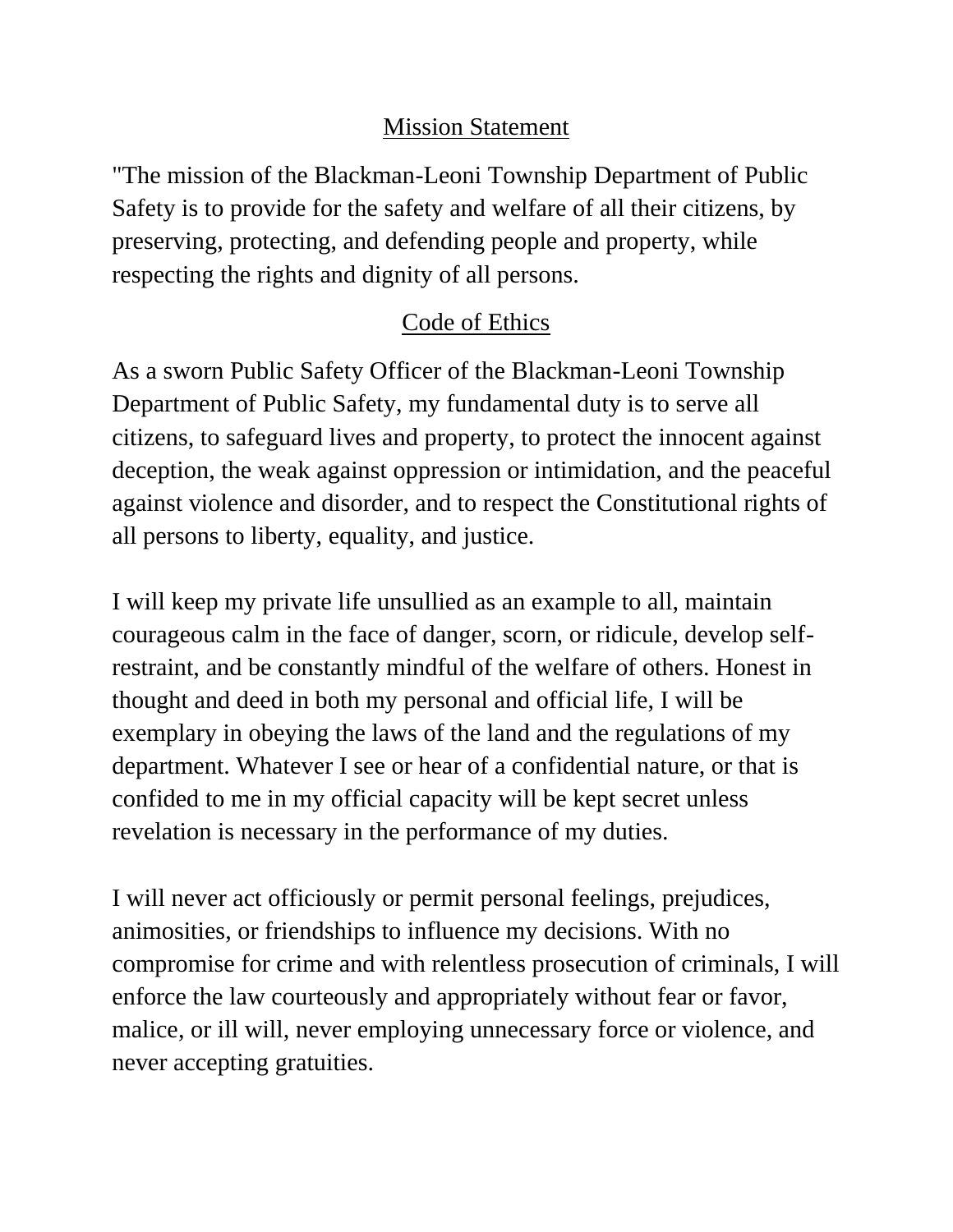# **Personnel/Hire Date**

| Director Michael Jester             | 8/30/94  |
|-------------------------------------|----------|
| Deputy Director Scott Grajewski     | 11/8/95  |
| Deputy Director Christopher Boulter | 8/23/03  |
| <b>Sergeant Steven Stowe</b>        | 5/14/96  |
| <b>Sergeant Richard Gillespie</b>   | 8/2/00   |
| <b>Sergeant Darin McIntosh</b>      | 5/23/09  |
| <b>Sergeant Jan Ganzel</b>          | 2/28/06  |
| <b>Sergeant James Prus</b>          | 5/24/05  |
| D/Sergeant Robert Shrock            | 2/19/01  |
| Detective Joseph Merritt            | 9/28/03  |
| Detective Sam Philipp               | 2/21/01  |
| Detective Mike Villarreal           | 11/1/10  |
| Detective Jeremiah Wheeler          | 2/17/16  |
| S/PSO Paul Long                     | 2/28/92  |
| <b>S/PSO Thomas Brower</b>          | 8/1/96   |
| S/PSO Bryan French                  | 7/16/01  |
| <b>S/PSO Patrick Boulter</b>        | 4/15/02  |
| <b>PSO Christopher Pohl</b>         | 8/1/06   |
| <b>PSO Martin Jordon</b>            | 10/6/06  |
| <b>PSO Brandon Casler</b>           | 10/16/06 |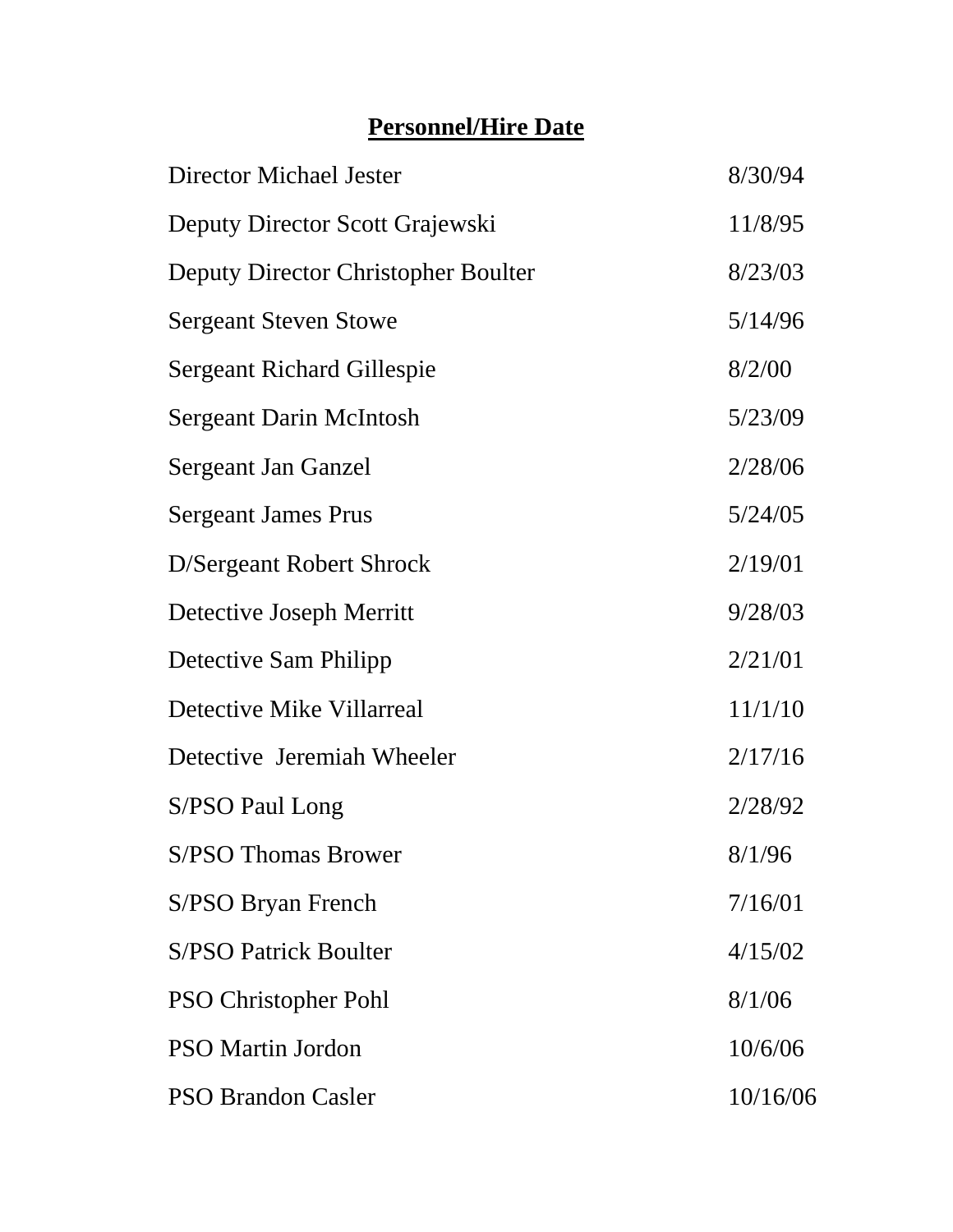| <b>PSO Kory Torbet</b>        | 2/8/07   |
|-------------------------------|----------|
| <b>PSO Thomas Bertram</b>     | 11/1/10  |
| <b>PSO Justin Davis</b>       | 11/1/10  |
| <b>PSO Rachel Doxtader</b>    | 8/12/13  |
| <b>PSO Chad Burdette</b>      | 2/17/16  |
| <b>PSO Isaac Clelland</b>     | 2/17/16  |
| <b>PSO Jeremiah Wheeler</b>   | 2/17/16  |
| <b>PSO Alexander Norris</b>   | 2/17/16  |
| <b>PSO Ryan Martin</b>        | 8/5/16   |
| <b>PSO Chandler Fryt</b>      | 5/15/17  |
| <b>PSO Britanee Owen</b>      | 7/30/18  |
| <b>PSO Kyle Wilson</b>        | 8/6/18   |
| <b>PSO Bill Regnier</b>       | 6/2/19   |
| <b>PSO David Grumhaus</b>     | 6/2/19   |
| Officer Jason Jahn            | 11/30/20 |
| <b>Officer Jonathan King</b>  | 12/28/20 |
| <b>Officer Rebecca Luce</b>   | 2/8/21   |
| <b>Officer Thomas Porter</b>  | 5/4/21   |
| <b>Officer Connor Kish</b>    | 5/17/21  |
| <b>Officer Jeremy Harrell</b> | 6/7/21   |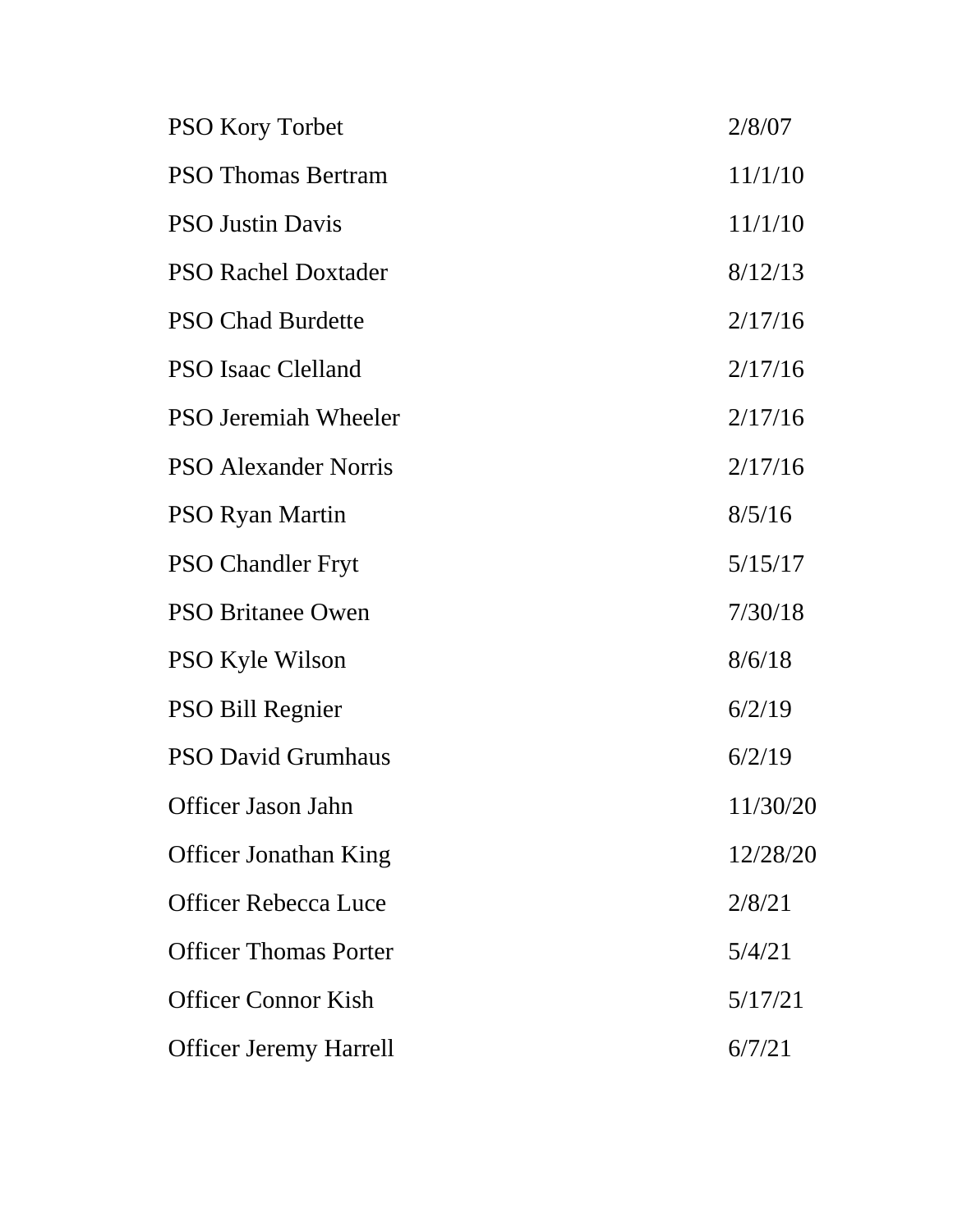#### **Administration**

The Director of Public Safety is Michael L. Jester. Deputy Director Scott J. Grajewski is in-charge of the Operations/Patrol Division and Deputy Director Christopher R. Boulter is in-charge of the Support Services Division.

#### **Operations/Patrol Division**

The Operations/Patrol Division consists of public safety officers, K-9 officers, and shift supervisors, who provide 24/7 public safety services to the 39,489 residents of Blackman and Leoni Townships, utilizing 27- Public Safety Officers and 4-Sergeants. The headquarters building on West Parnall Road in Blackman Township and the 5<sup>th</sup> Street Station in Leoni Township are staffed 24-hours per day, to provide an immediate response to medical emergencies and fire suppression/extrication incidents. In 2021, there were 28,114 incidents managed by the Department of Public Safety. The operations division issued 2,031 traffic citations in 2021.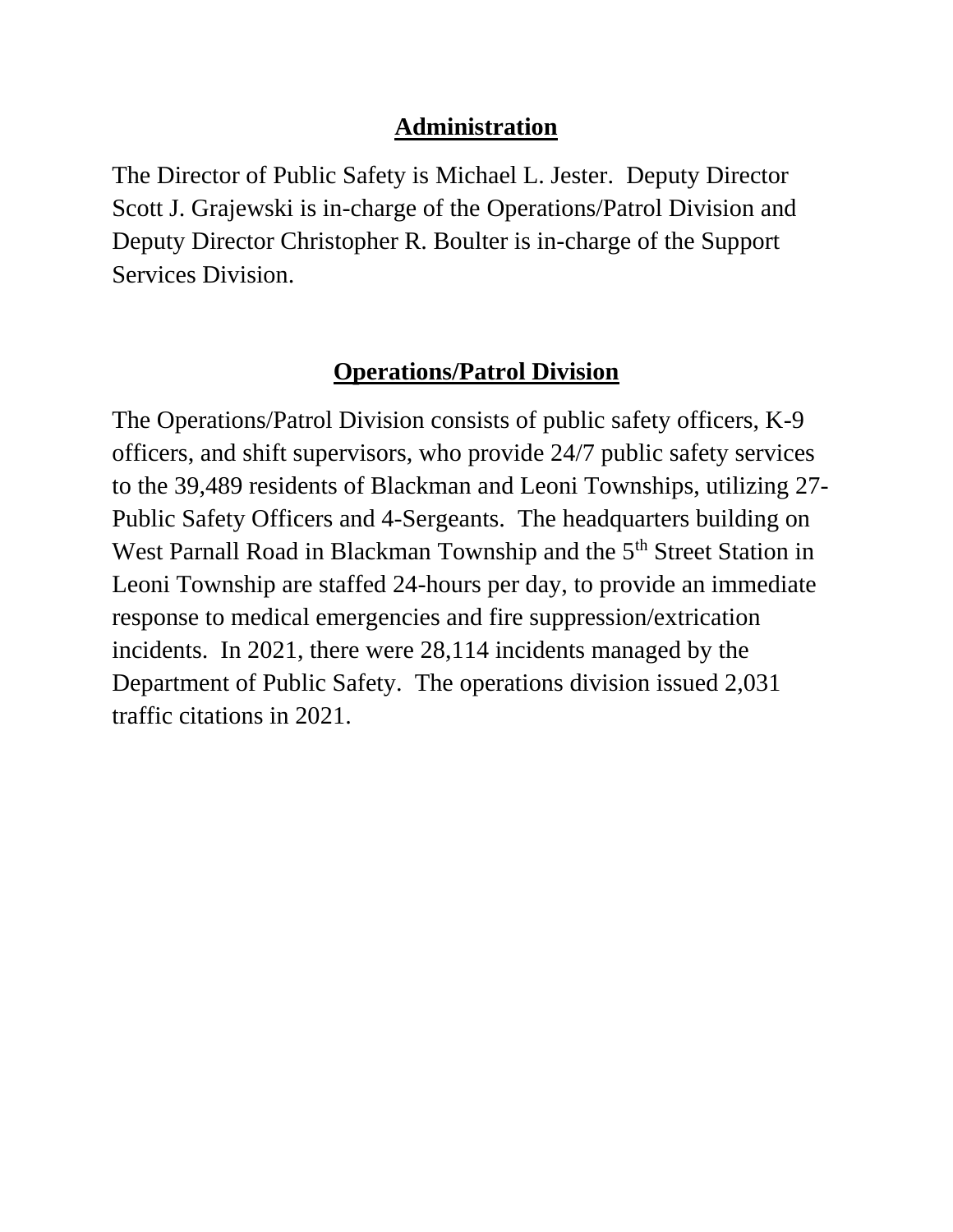![](_page_5_Figure_0.jpeg)

![](_page_5_Figure_1.jpeg)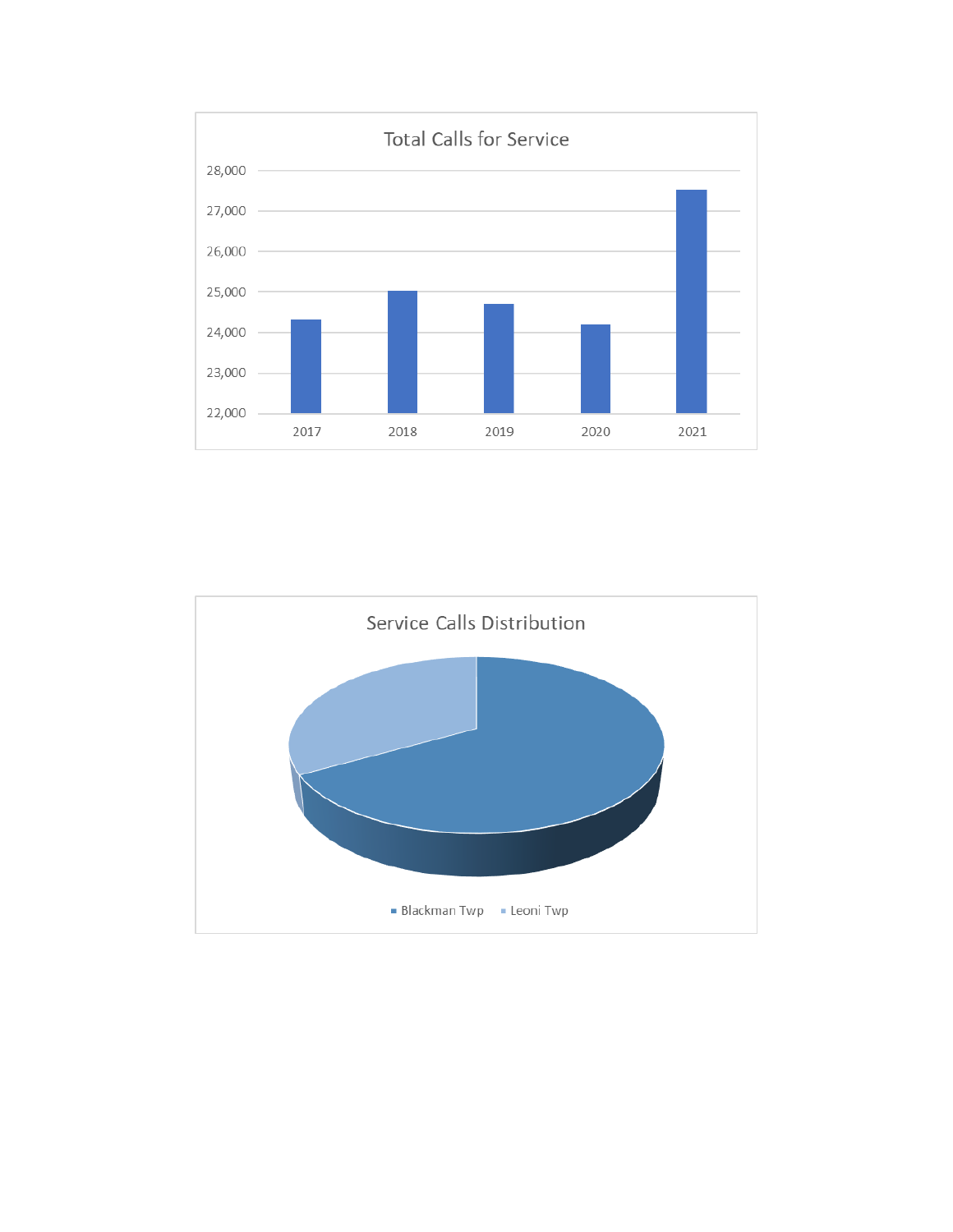| <b>Blackman Township - Incidents by Year</b> |        |        |        |        |        |  |
|----------------------------------------------|--------|--------|--------|--------|--------|--|
|                                              | 2017   | 2018   | 2019   | 2020   | 2021   |  |
| <b>Police</b>                                | 13,620 | 13,968 | 13,136 | 13,157 | 14,894 |  |
| <b>Fire</b>                                  | 298    | 329    | 413    | 295    | 376    |  |
| <b>Rescue</b>                                | 2,584  | 2,628  | 2,841  | 2,708  | 3,515  |  |
| <b>Total</b>                                 | 16,502 | 16,925 | 16,390 | 16,160 | 18,785 |  |
|                                              |        |        |        |        |        |  |

![](_page_6_Figure_1.jpeg)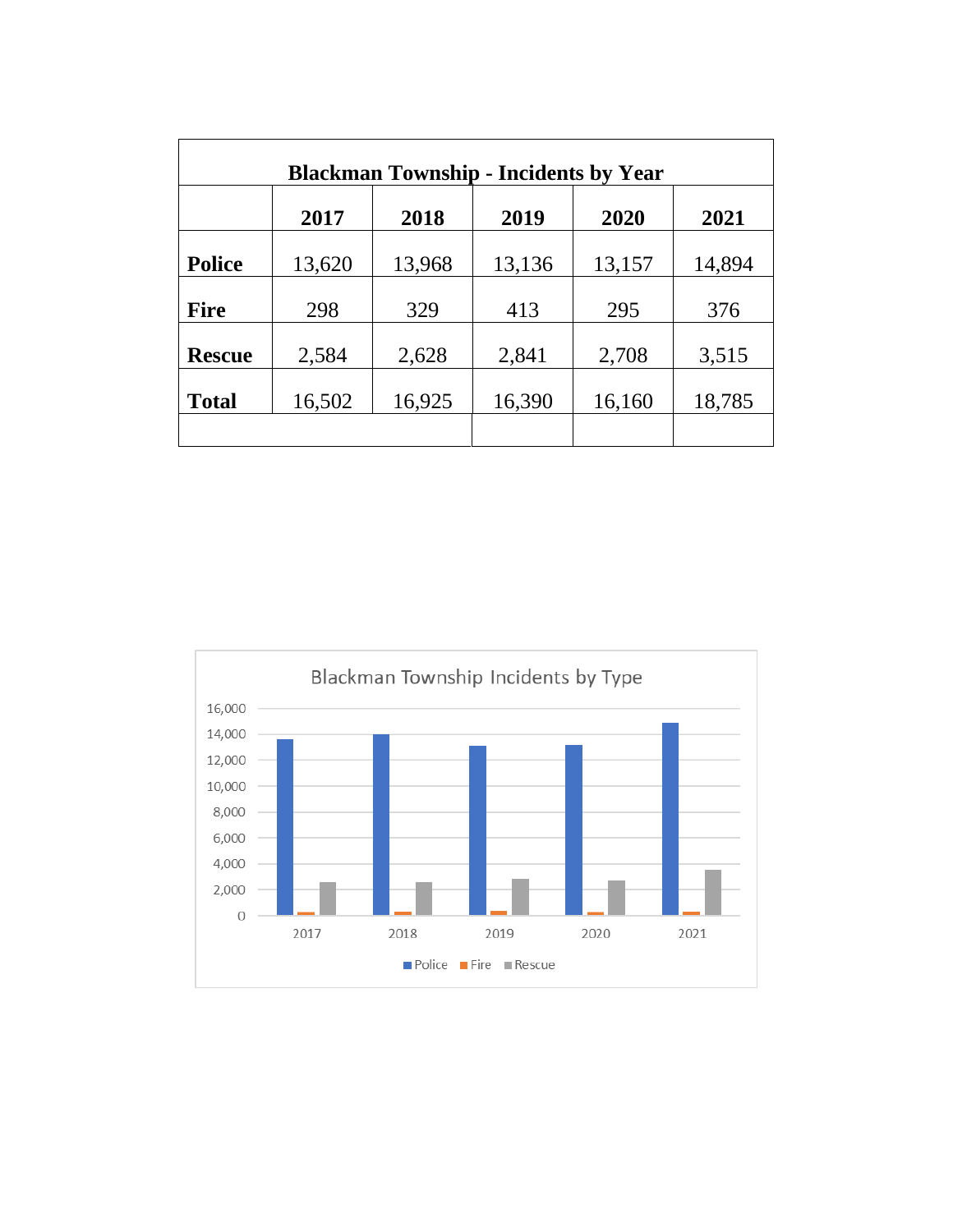| <b>Leoni Township -Incidents by Year</b> |       |       |       |       |       |  |
|------------------------------------------|-------|-------|-------|-------|-------|--|
|                                          | 2017  | 2018  | 2019  | 2020  | 2021  |  |
| <b>Police</b>                            | 6,699 | 6,919 | 7,034 | 6,691 | 6,934 |  |
| <b>Fire</b>                              | 202   | 215   | 189   | 209   | 241   |  |
| <b>Rescue</b>                            | 917   | 977   | 1,108 | 1,141 | 1,571 |  |
| <b>Total</b>                             | 7,818 | 8,111 | 8,331 | 8,041 | 8,746 |  |
|                                          |       |       |       |       |       |  |

![](_page_7_Figure_1.jpeg)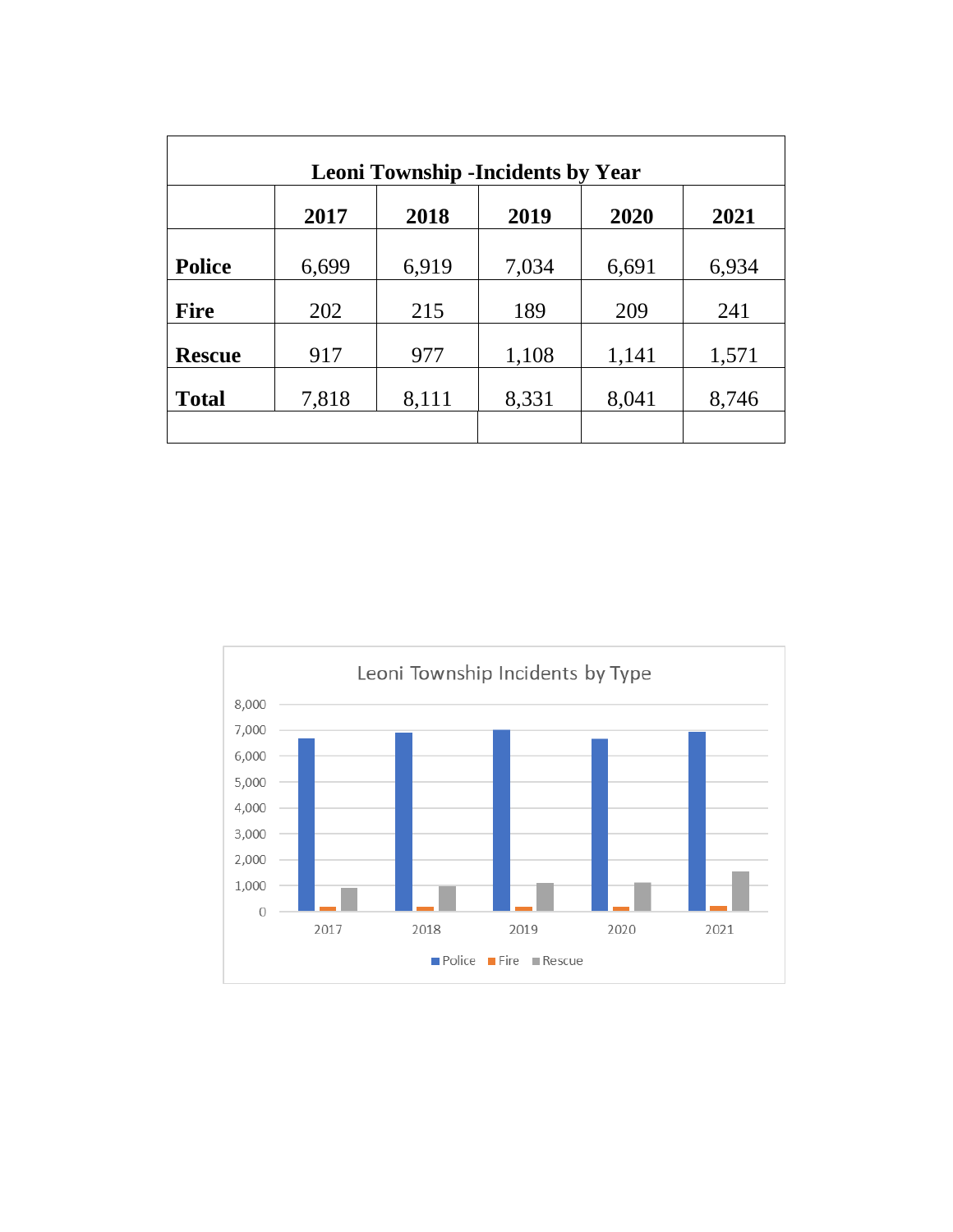| <b>Service Calls-As Received Through Central Dispatch</b> |                |                                |                  |  |  |
|-----------------------------------------------------------|----------------|--------------------------------|------------------|--|--|
| <b>Type</b>                                               | Number         | Type                           | Number           |  |  |
| <b>Abandoned Vehicle</b>                                  | 180            | Accidents-No Injuries          | 1,250            |  |  |
| <b>Accidents-With Injuries</b>                            | 257            | Accidents-Private Prop.        | 276              |  |  |
| <b>Alarms</b>                                             | 939            | <b>Animal Complaints</b>       | 253              |  |  |
| Arson                                                     | $\overline{2}$ | Assault                        | 183              |  |  |
| <b>Bomb Threats</b>                                       | $\overline{0}$ | <b>Breaking and Entering</b>   | 109              |  |  |
| <b>Concealed Weapon</b>                                   | 25             | Child Abuse/Neglect            | 35               |  |  |
| <b>Citizen Assist</b>                                     | 25             | Civil Dispute                  | 172              |  |  |
| Conservation                                              | 84             | <b>Criminal Sexual Conduct</b> | 53               |  |  |
| Disorderly                                                | 2,256          | Domestic                       | 1,819            |  |  |
| Embezzlement                                              | 12             | <b>Field Contact</b>           | 232              |  |  |
| Fire                                                      | 832            | Forgery/Counterfeiting         | $\overline{7}$   |  |  |
| <b>Found Property</b>                                     | 179            | Fraud                          | 183              |  |  |
| <b>Assist-Other Agency</b>                                | 619            | <b>Health and Safety</b>       | 3                |  |  |
| Hit and Run Accidents                                     | 253            | <b>Indecent Exposure</b>       | 8                |  |  |
| Homicide                                                  | $\overline{2}$ | <b>Inspections-Vehicles</b>    | 141              |  |  |
| <b>Inspections-Property</b>                               | 709            | Kidnapping                     | $\boldsymbol{0}$ |  |  |
| Larceny                                                   | 1,093          | <b>Liquor Violations</b>       | $\overline{0}$   |  |  |
| Loitering                                                 | $\overline{0}$ | Loud Music                     | 195              |  |  |
| <b>MDOP</b>                                               | 184            | Minors/Juveniles               | 6                |  |  |
| <b>Missing Person</b>                                     | 51             | <b>Motorist Assist</b>         | 388              |  |  |
| <b>Natural Death</b>                                      | 66             | <b>Obstructing Police</b>      | 63               |  |  |
| <b>Operating While Intoxicated</b>                        | 83             | <b>Ordinance Violation</b>     | 191              |  |  |
| Overdose                                                  | 66             | <b>Parking Complaints</b>      | 48               |  |  |
| Peace Officer                                             | 233            | <b>Personal Welfare Check</b>  | 1,939            |  |  |
| Rescue                                                    | 5,166          | Robbery                        | $\overline{7}$   |  |  |
| Runaway                                                   | 70             | Sex Offense                    | $\overline{2}$   |  |  |
| <b>Shooting</b>                                           | 5              | <b>Shots Fired</b>             | 94               |  |  |
| <b>Stolen Property</b>                                    | 47             | Suicide and Attempts           | 119              |  |  |
| <b>Suspicious Situation</b>                               | 1,404          | Threats                        | 81               |  |  |
| <b>Traffic Offenses</b>                                   | 3,611          | <b>Traffic Hazard</b>          | 551              |  |  |
| Trespassing                                               | 29             | <b>Stolen Vehicle</b>          | 97               |  |  |
| <b>Controlled Substance</b>                               | 125            | Walk-Away                      | 12               |  |  |
| <b>Warrant Arrest</b>                                     | 272            | Weapons                        | 31               |  |  |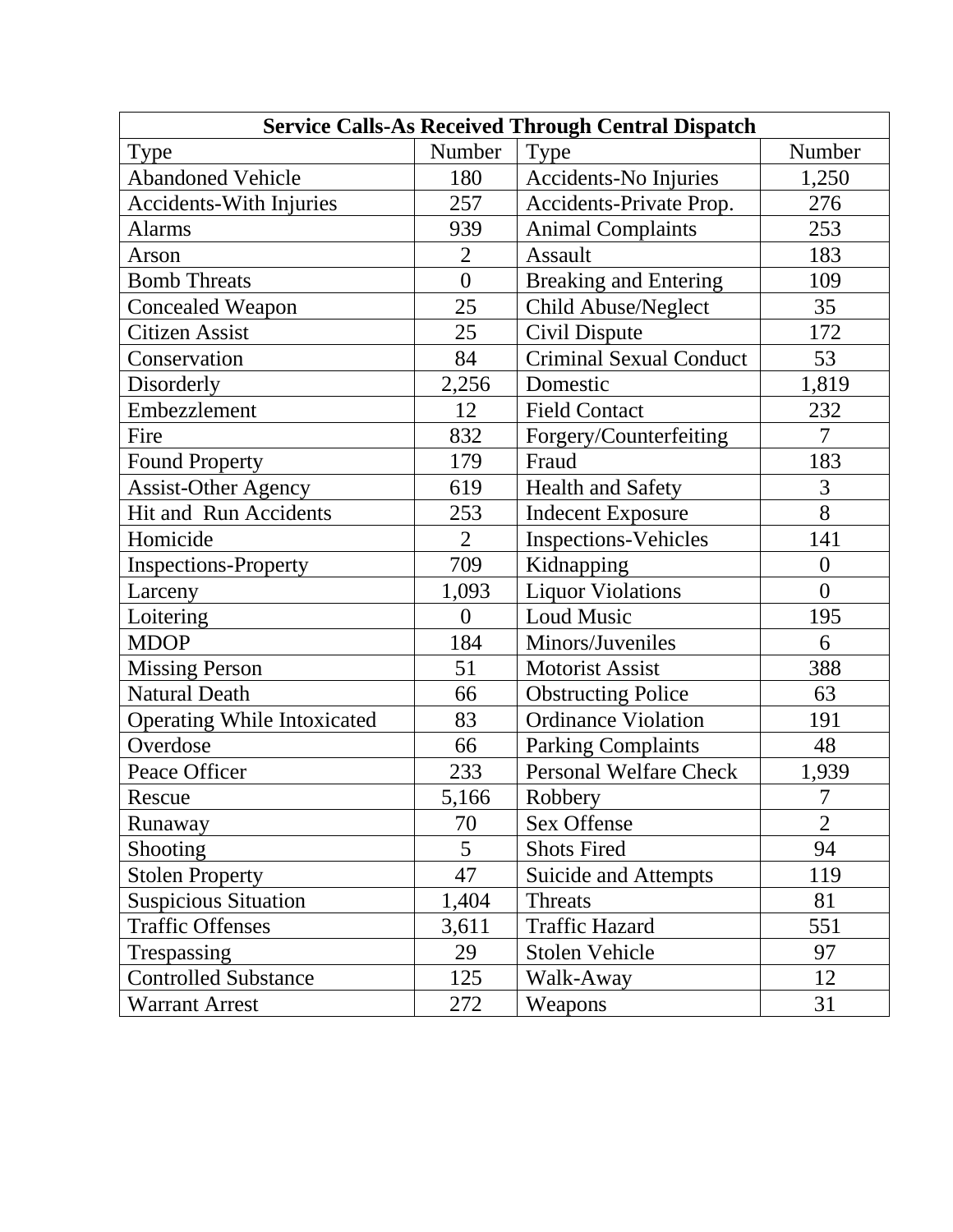#### **Investigative Division**

The investigative division is staffed by 4-Detectives and 1-Detective Sergeant. This division investigates major crimes and completes followup on any open case. The investigative division reviewed and/or investigated a total of 2,771 cases in 2021. The investigative division is also a member of the Jackson County Major Crime's Task Force and the Sexual Assault Task Force. The Jackson County Major Crime's Task Force is a cooperative team with members from the Blackman-Leoni Township Department of Public Safety, the Jackson County Sheriff's Department, the Jackson Police Department, and the Michigan State Police, who investigate high-profile criminal complaints in Jackson County. The Sexual Assault Task Force is a cooperative team in coordination with the Michigan Attorney General's Office and the Ingham County Sheriff's Department. This task force is a regional team that investigates cold-case sexual assaults.

The investigative division also puts on presentations to local businesses and financial institutions on personal safety, robbery response and how to assist investigators, as a witness, during criminal incidents.

| <b>Investigations - Comparison by Year</b> |       |       |       |       |  |
|--------------------------------------------|-------|-------|-------|-------|--|
| 2017                                       | 2018  | 2019  | 2020  | 2021  |  |
| 3,055                                      | 3,480 | 3,003 | 2,805 | 2,771 |  |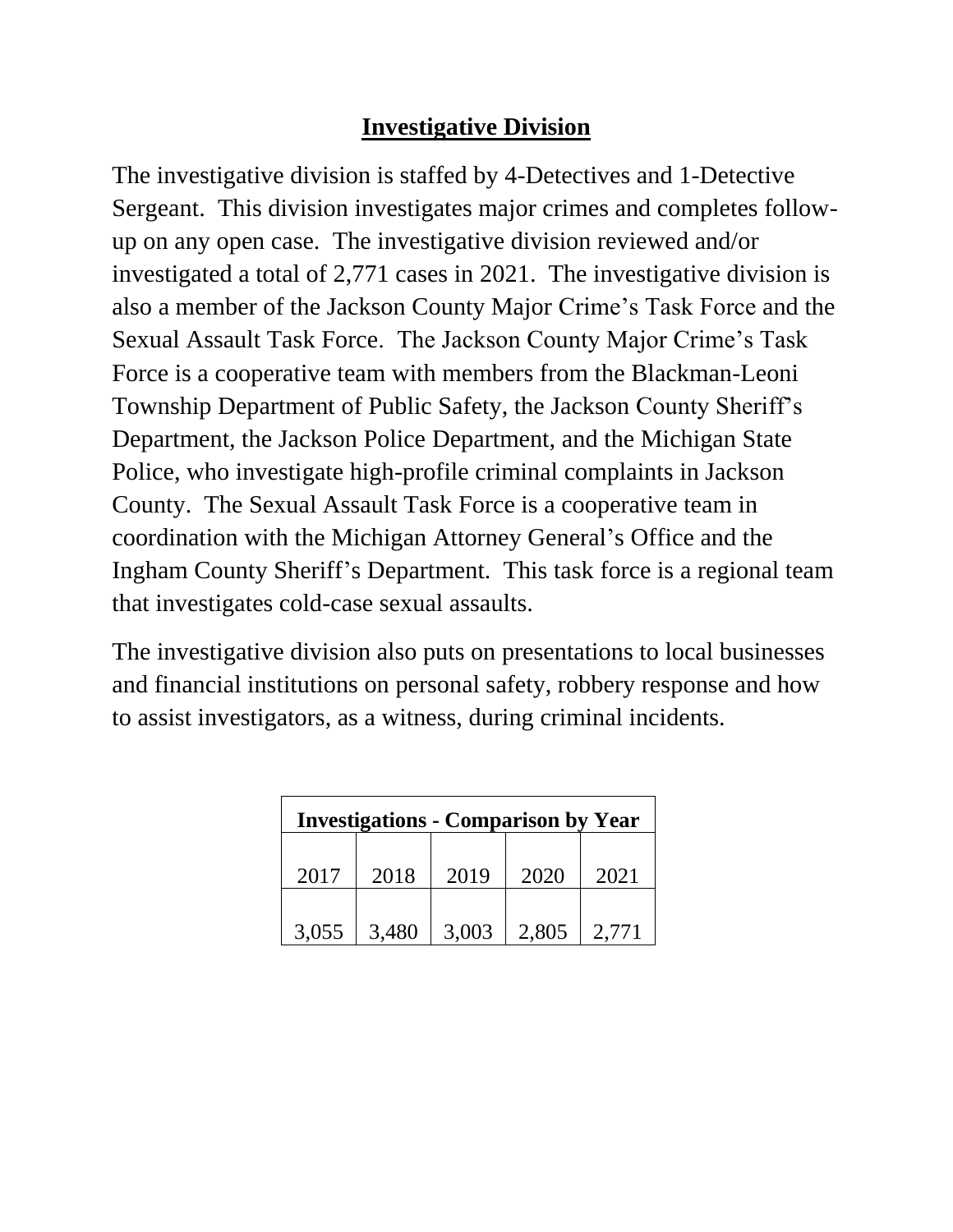![](_page_10_Figure_0.jpeg)

#### **K-9 Division**

The K-9 division is comprised of two K-9 handlers, Officer Chandler Fryt and Officer Patrick Boulter, along with K-9 Dani and K-9 Pyro. K-9 Hooch was retired in 2021, after a successful career with the Department. The two K-9 Teams are assigned to opposite nightshifts, so that a K-9 Team is on duty every evening from 6 p.m. to 6 a.m. Officer Fryt and Officer Boulter spend an enormous amount of time training, beyond what is required by the Department or required standards. Both K-9 Teams also assist other departments, conduct school searches, and provide training demonstrations to the public, upon request. The K-9 division logged over 450 hours of training in 2021 and over 250 deployments.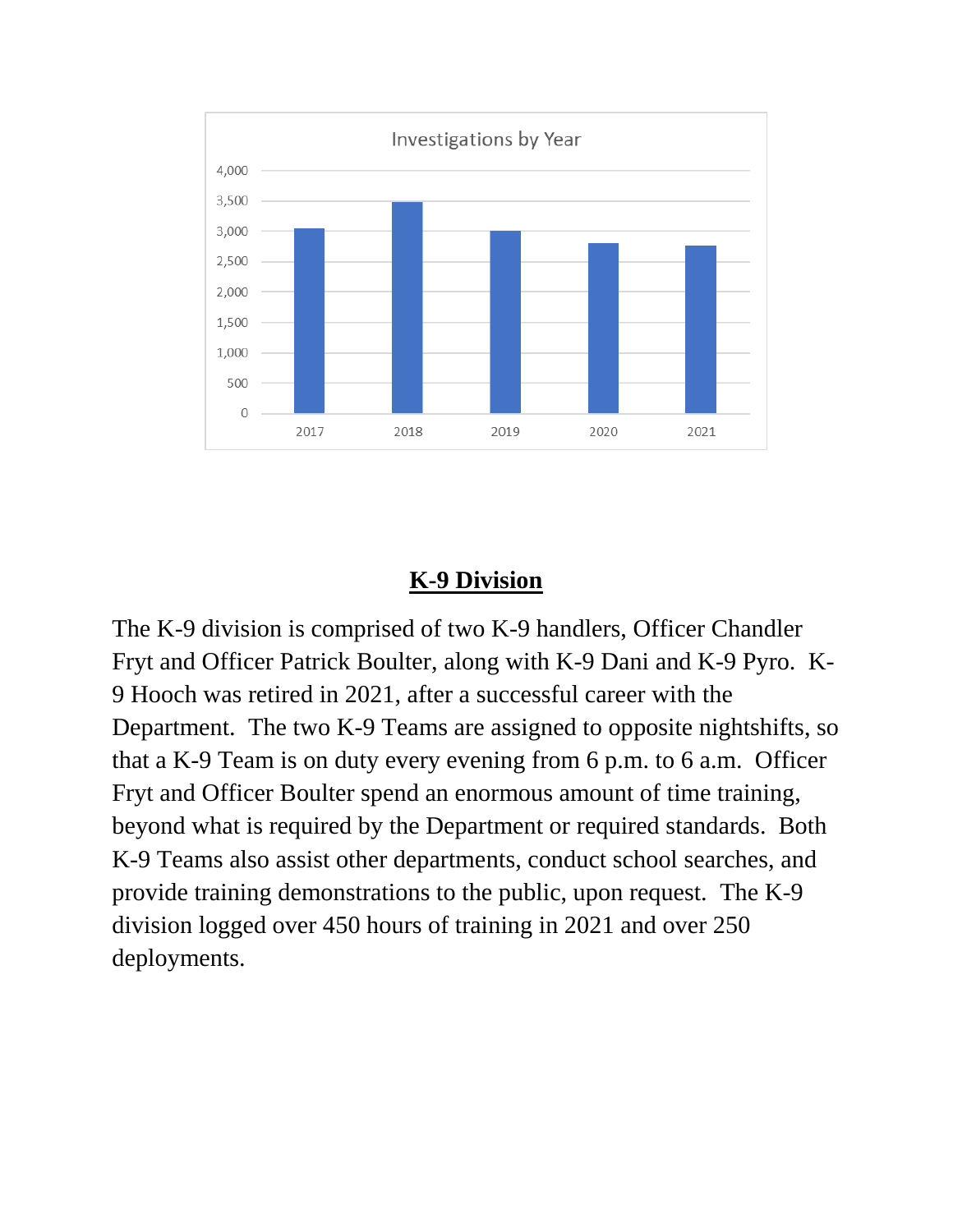## **Traffic Crash Reconstruction Team**

The Blackman-Leoni Township Department of Public Safety Traffic Crash Reconstruction Team is comprised of several officers, with varied levels of training. The department currently has three trained investigators who have been trained in Accident Reconstruction and has investigators assigned to the Jackson County Accident Investigation Team, which investigates serious or fatal accidents within Jackson County. This team consists of members from the Blackman-Leoni Township Department of Public Safety, the Jackson County Sheriff's Department, and the Michigan State Police.

Of the 1,519 traffic crashes managed in 2020, (5) fatalities were reported. Team members investigated numerous traffic crashes that resulted in serious injuries, which had the possibility of resulting in a fatality.

| Traffic Crashes by Type-2021                           |       |     |  |  |
|--------------------------------------------------------|-------|-----|--|--|
| Private Property   No Injuries   Injuries   Fatalities |       |     |  |  |
| 276                                                    | 1,503 | 257 |  |  |

| <b>Accident Type</b>    | 2017  | 2018  | 2019  | 2020  | 2021  |
|-------------------------|-------|-------|-------|-------|-------|
| <b>Private Property</b> | 181   | 216   | 203   | 158   | 276   |
| No Injuries             | 1,249 | 1,275 | 1,313 | 1,159 | 1,503 |
| <b>Injuries</b>         | 253   | 223   | 216   | 202   | 257   |
| <b>Fatalities</b>       | 8     |       | 6     | 5     |       |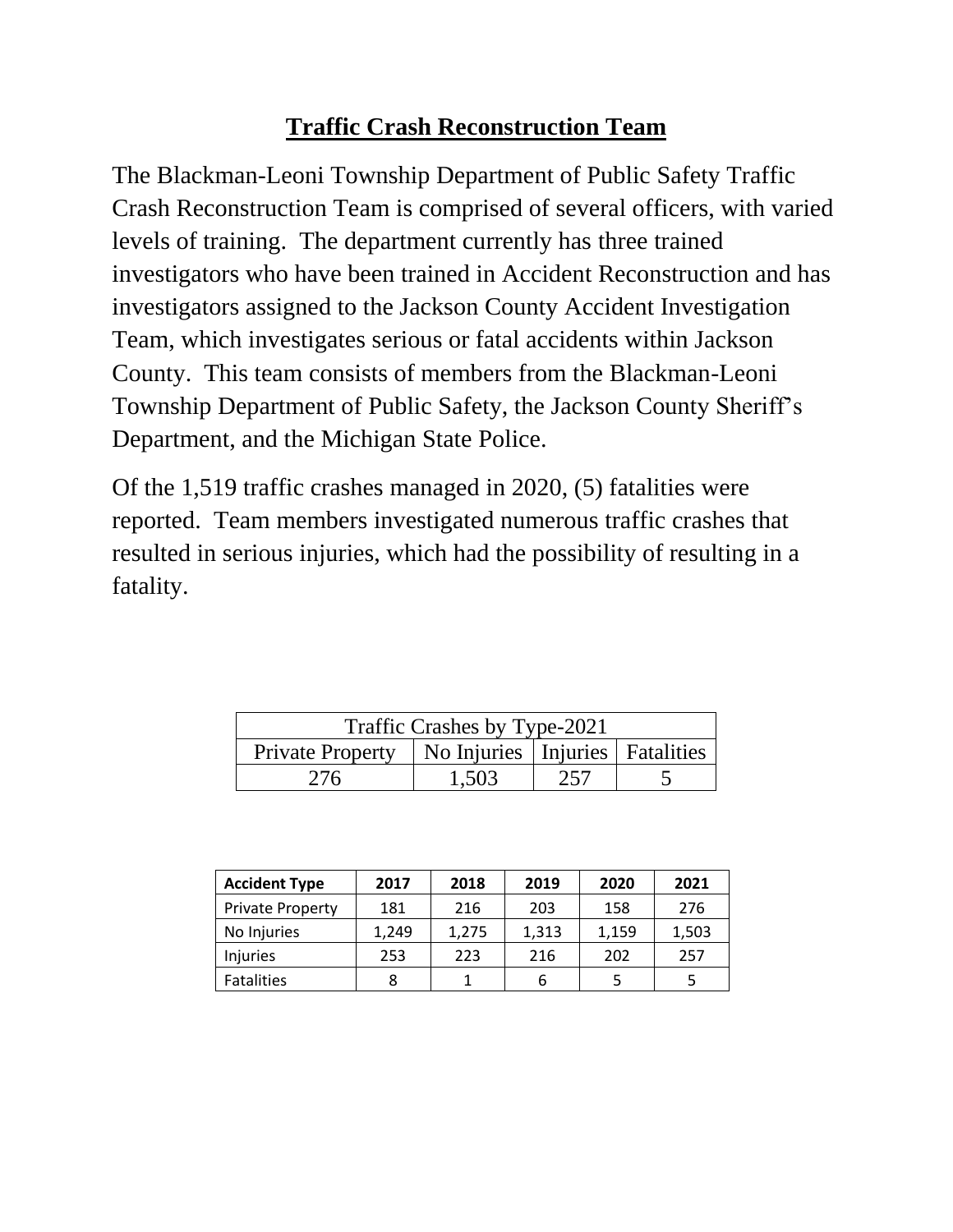![](_page_12_Figure_0.jpeg)

### **Fire Inspections/Investigation Division**

The Blackman-Leoni Township Department of Public Safety has two state certified fire inspectors and three fire investigators, who have either received their training through the Michigan State Police or the National Fire Academy. This division is headed by the Deputy Director of Public Safety-Operations and is responsible for the enforcement of the National Fire Code, Building Plan Review, Commercial and Industrial Fire Inspections and the determination of cause and origin at all structure fires. This division completes numerous continuing educational training classes on a yearly basis.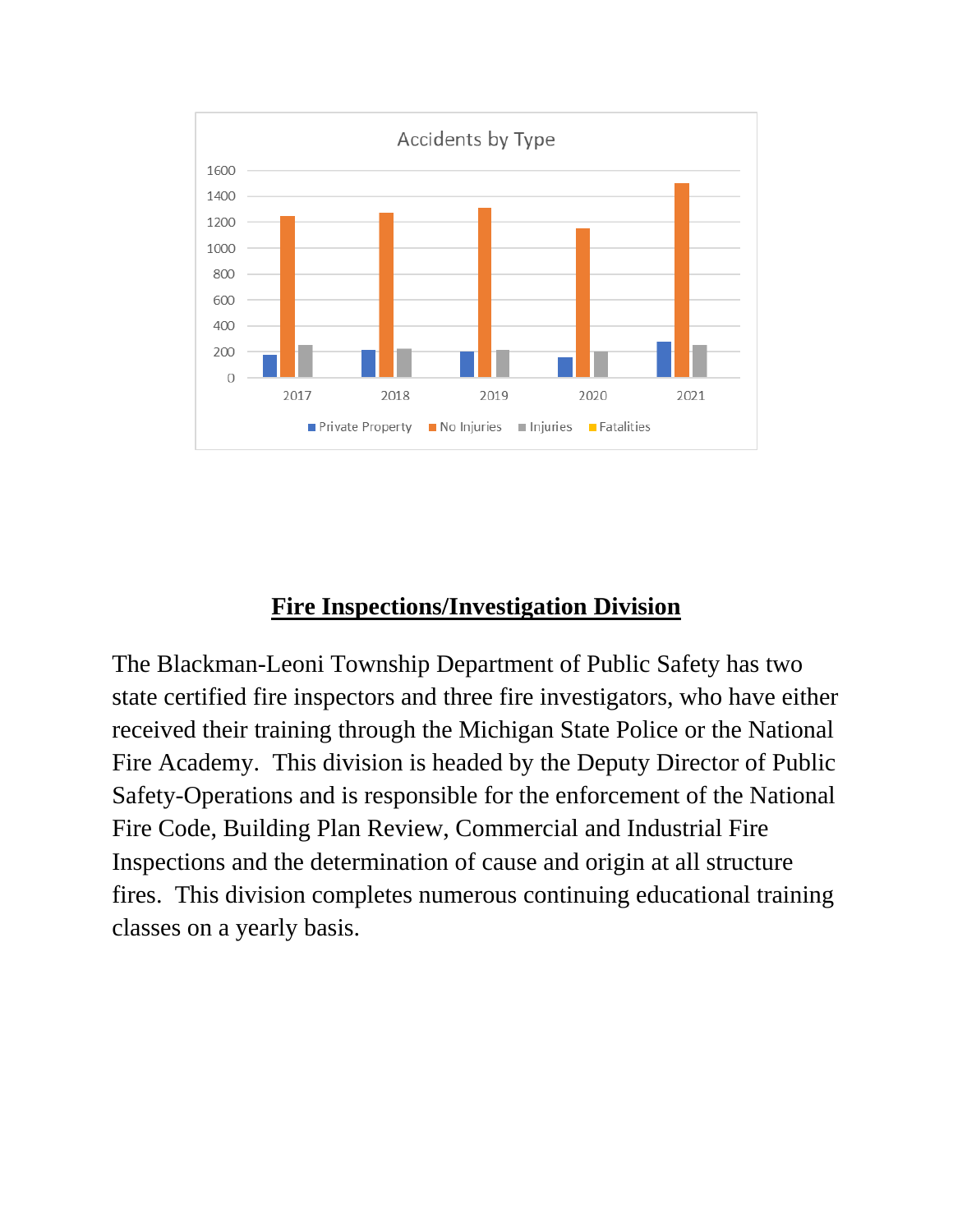#### **Records Division**

The records division consists of one full-time clerk. The records division maintains the criminal records databases, conducts local background checks, manages requests for information from the public, by telephone and at the service counter and answered the overflow telephone calls to the Department.

#### **School Resource Officers**

The Blackman Township Board of Trustees and the Leoni Township Board of Trustees both made significant investments in trying to provide a safer environment at the three school districts in our two townships. Officer Blake Hudson is assigned full-time to the Northwest School District in Blackman Township and Officer Chris Pohl is assigned fulltime to the East Jackson and Michigan Center School Districts in Leoni Township. School safety is important to both communities and we are fortunate to be afforded these two positions to accomplish that goal.

### **Marijuana Compliance Unit**

The Marijuana Compliance Unit is comprised of Sergeant Steve Stowe and Officer Kory Torbet. Their responsibilities include enforcing Leoni Township's Marijuana Ordinances, conducting background checks on applicants and employees, processing application paperwork, followingup on complaints regarding medical marijuana facilities, providing visible patrol in and around these facilities and anything else related to the Marijuana Ordinance or the facilities covered by this ordinance. This unit works closely with the Michigan State Police and the Michigan Department of Licensing and Regulatory Affairs. The goal of these positions is to seek a balance between providing a safe environment for those patients receiving their medical marijuana and protecting the quality-of-life aspects of the residents and visitors of/to Leoni Township.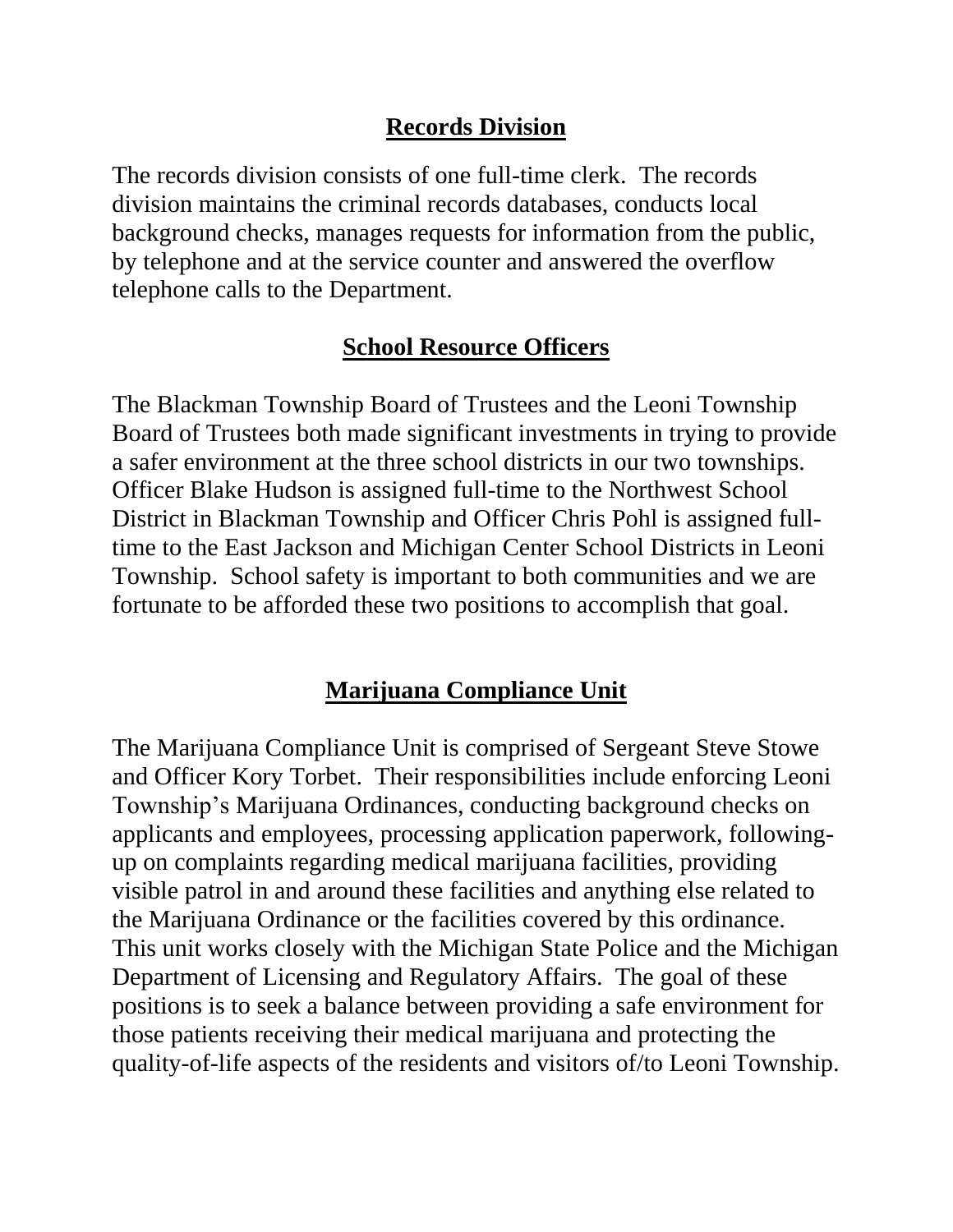## **Jackson County Violent Crime Unit**

A public safety officer is assigned to the Jackson County Violent Crime Unit. This unit is made up of officers from the Blackman-Leoni Department of Public Safety and the Jackson Police Department. The mission of this unit is to reduce violent crime in Jackson County, specifically targeting gang and gun violence and making the streets of Jackson County a safer place to live, work and visit.

### **Regional Sexual Assault Kit Initiative Task Force**

Detective Joe Merritt is assigned to the Ingham County/Jackson County Sexual Assault Kit Initiative Task Force. This unit investigates sexual assault cases where a sexual assault kit was obtained, but the case has not been solved and/or needs further investigation. This unit has and will make Blackman Township, Leoni Township, Jackson County, and the Mid-Michigan Region a safer place to live, work and visit.

### **Special Response Team**

Two Blackman-Leoni Public Safety Officers are members of the Jackson County Special Response Team. This team is a cooperative effort between the Jackson County Sheriff's Department, the Jackson Police Department and the Blackman-Leoni Department of Public Safety. This team responds to a variety of situations, specializing in critical incident management, barricaded gunmen, hostage rescue and high-risk warrant service.

![](_page_14_Picture_6.jpeg)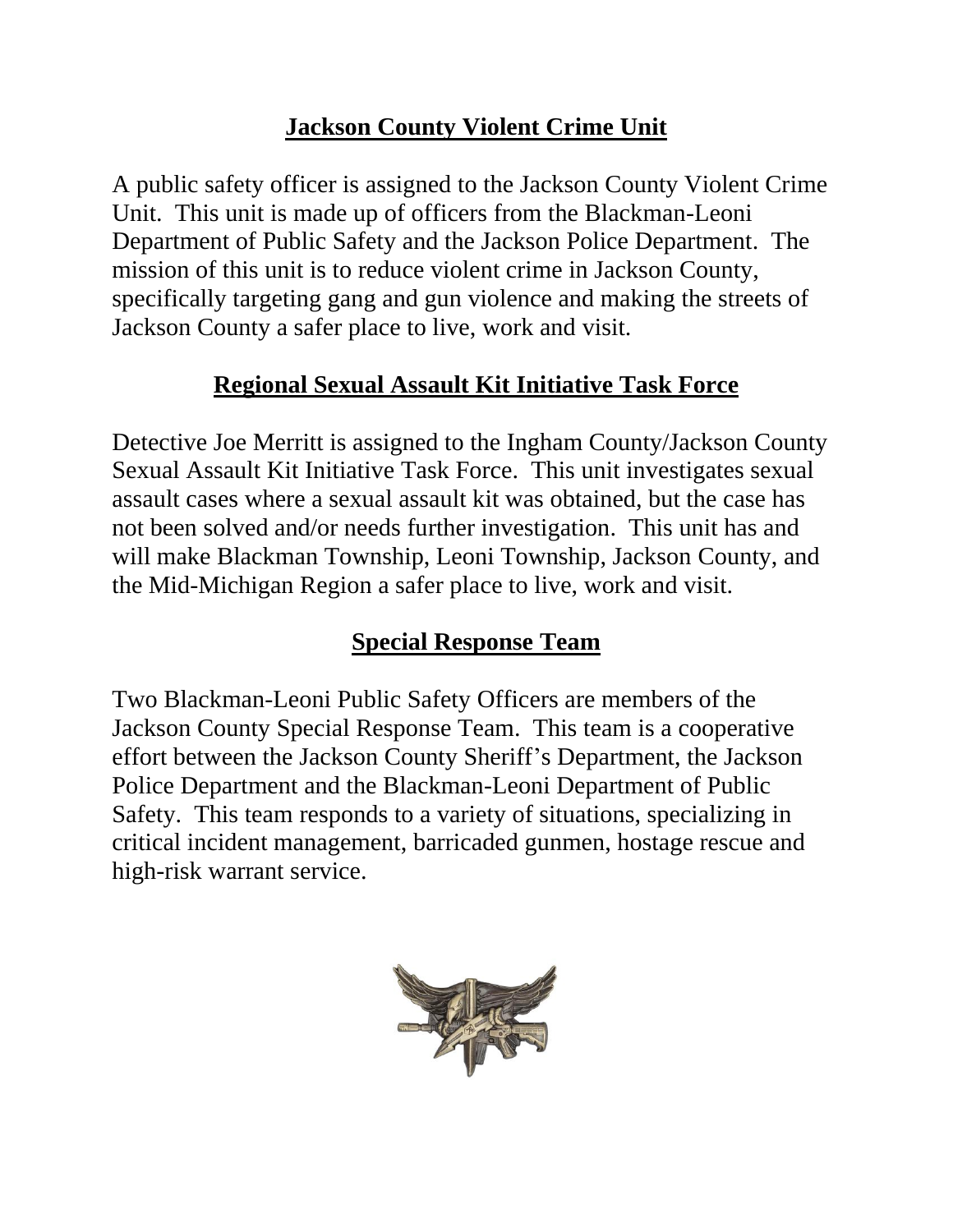### **Training**

The Blackman-Leoni Township Department of Public Safety Officers have all been certified by the State of Michigan, as a police officer, Firefighter II and to a minimum level of Medical First Responder, but additional training is fundamental in providing the best public safety services to the residents of Blackman and Leoni Townships. The department completed **2,638** hours of additional training in 2021.

### **Awards**

The 2021 Officer of the Year was Officer William Regnier. Officer Regnier was hired as a public safety officer in 2019. Officer Regnier was nominated by his co-workers, who recognized that he is an extremely diligent worker, and he puts the safety of the community and his fellow officers as his number one priority. Officer Regnier demonstrates a strong work ethic and strives to bring his cases to successful closure. We are proud to have Officer Regnier as our 2021 Officer of the Year.

![](_page_15_Picture_4.jpeg)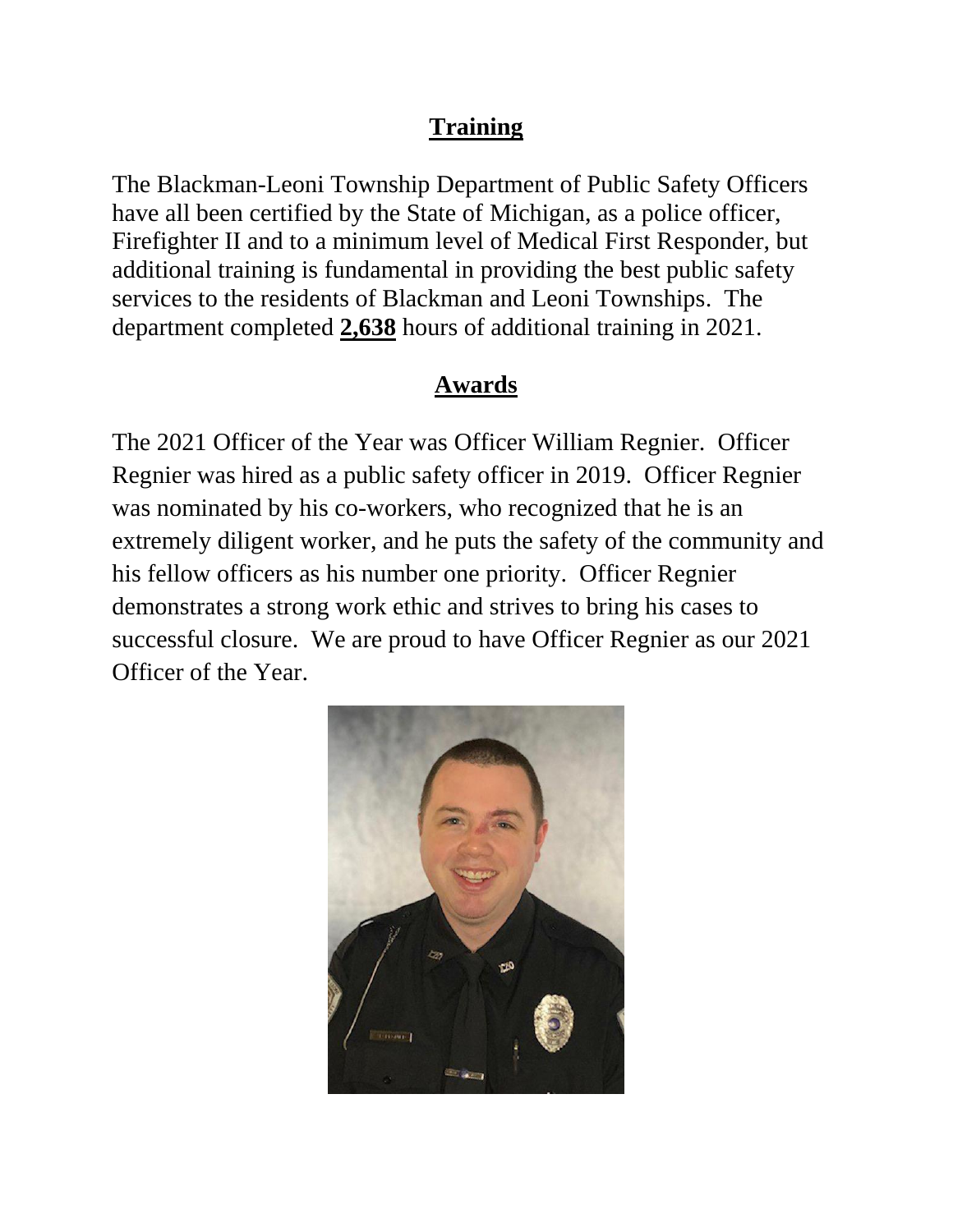# **Citizen Complaints**

The department takes citizen complaints seriously and does a thorough investigation into the complaints. Assisting the department in these investigations is the use of in-car video cameras and body worn cameras. In 2021, the department received two (2) citizen complaints, which included the following:

- A citizen made a complaint of an officer being rude and unprofessional. After reviewing body camera footage, this complaint was determined to be unfounded.
- A citizen made a complaint that an officer was unprofessional and rude during a domestic dispute call. After reviewing body camera footage, the complaint was determined to be sustained.

| <b>Citizen Complaint Comparison by Year</b> |      |      |      |      |      |
|---------------------------------------------|------|------|------|------|------|
| Year                                        | 2017 | 2018 | 2019 | 2020 | 2021 |
| Total                                       |      |      |      |      | 2    |
| Sustained                                   |      |      |      |      |      |
| <b>Not Sustained</b>                        |      |      |      |      |      |
| Exonerated                                  |      |      |      |      |      |
| Unfounded                                   |      |      |      |      |      |

In 2021, the Department received, on average, one citizen's complaint for every 16,695 contacts that officers made with the public.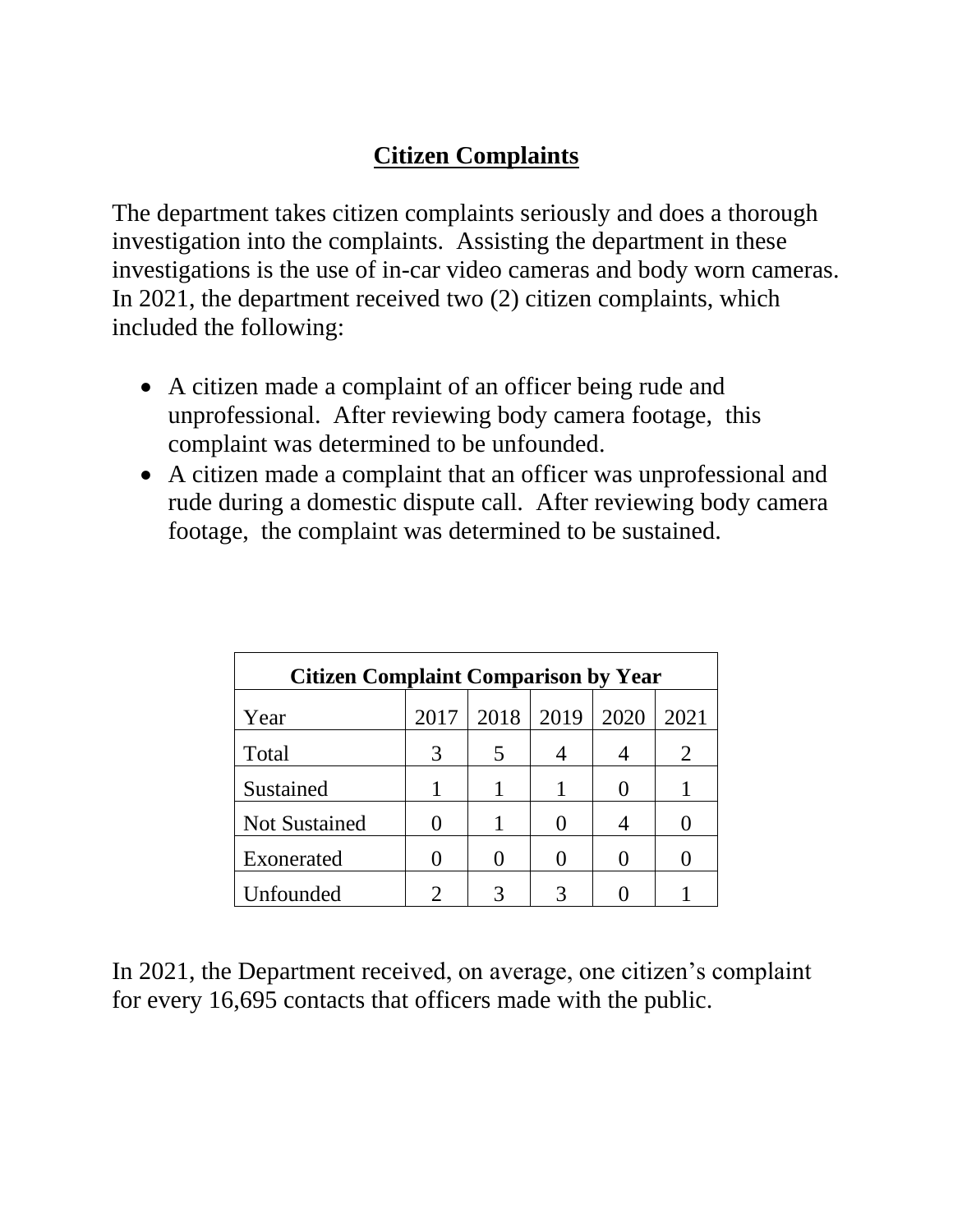![](_page_17_Figure_0.jpeg)

#### **Funding**

The Department of Public Safety is funded through numerous revenue sources, including a Public Safety Millage from Blackman Township residents, a Public Safety Millage from Leoni Township residents and the General Funds of both Blackman Township and Leoni Township. The public safety budget for 2021 was \$7,968,604.00. The adopted 2022 public safety budget is \$7,308,850.00, which is an 8% decrease from 2021. The budget fluctuates on a yearly basis, depending on personnel costs and scheduled equipment replacement. The 8% decrease is attributed to a budgeted equipment purchases in 2021.

The percentage of the public safety budget that is paid for by each Township has a direct relationship to the historical percentage of service calls in each Township. The current percentage breakdown is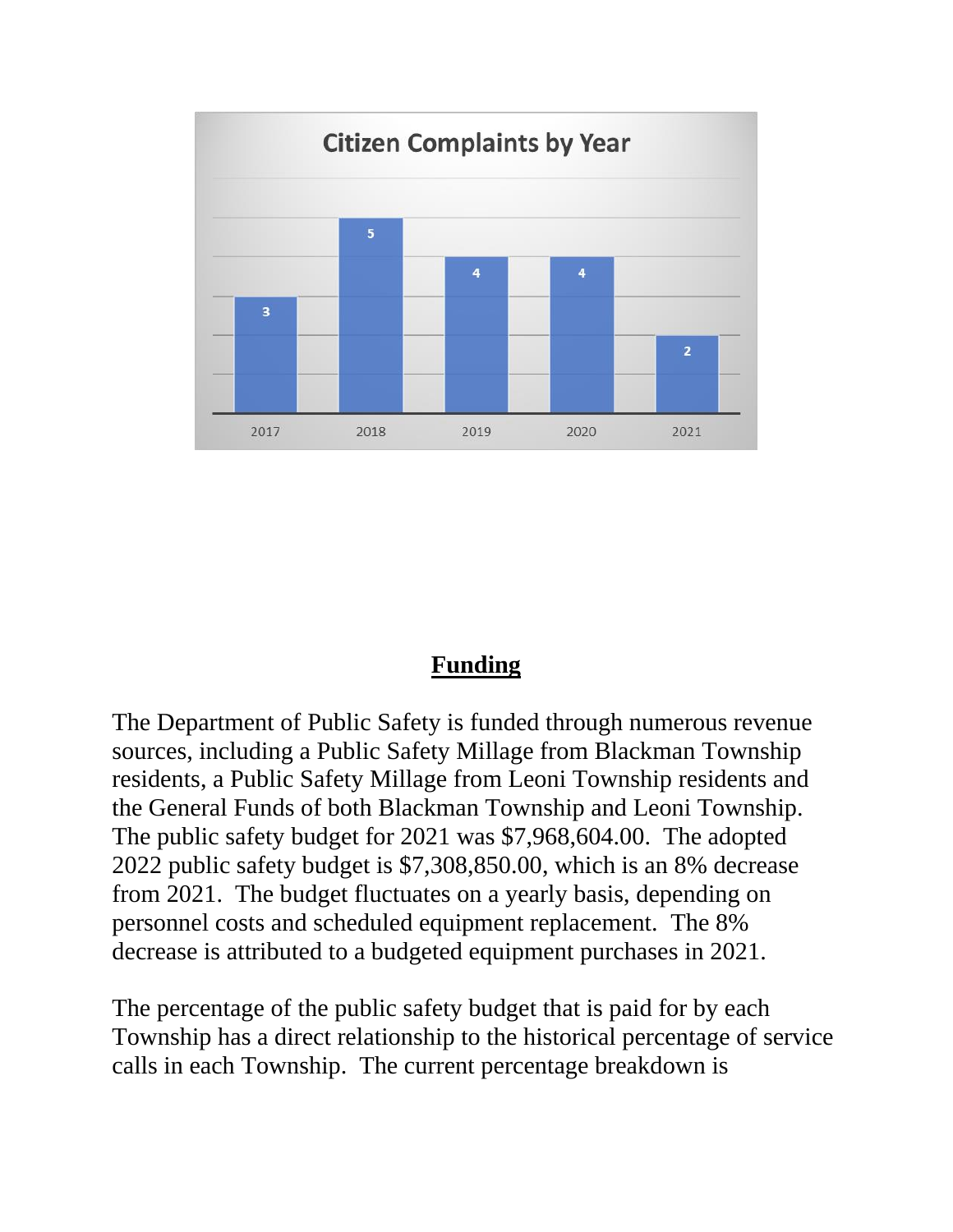approximately 68% of the budget is paid for by Blackman Township and approximately 32% of the budget is paid for by Leoni Township.

![](_page_18_Figure_1.jpeg)

### **Social Media**

The Blackman-Leoni Township Department of Public Safety, to partner with the community to accomplish its mission, utilizes social media and direct correspondence with citizens daily. The Public Safety Facebook Page is updated daily, and a daily activity report is sent to approximately 750 people by email and is posted on both the Facebook page and the Township's website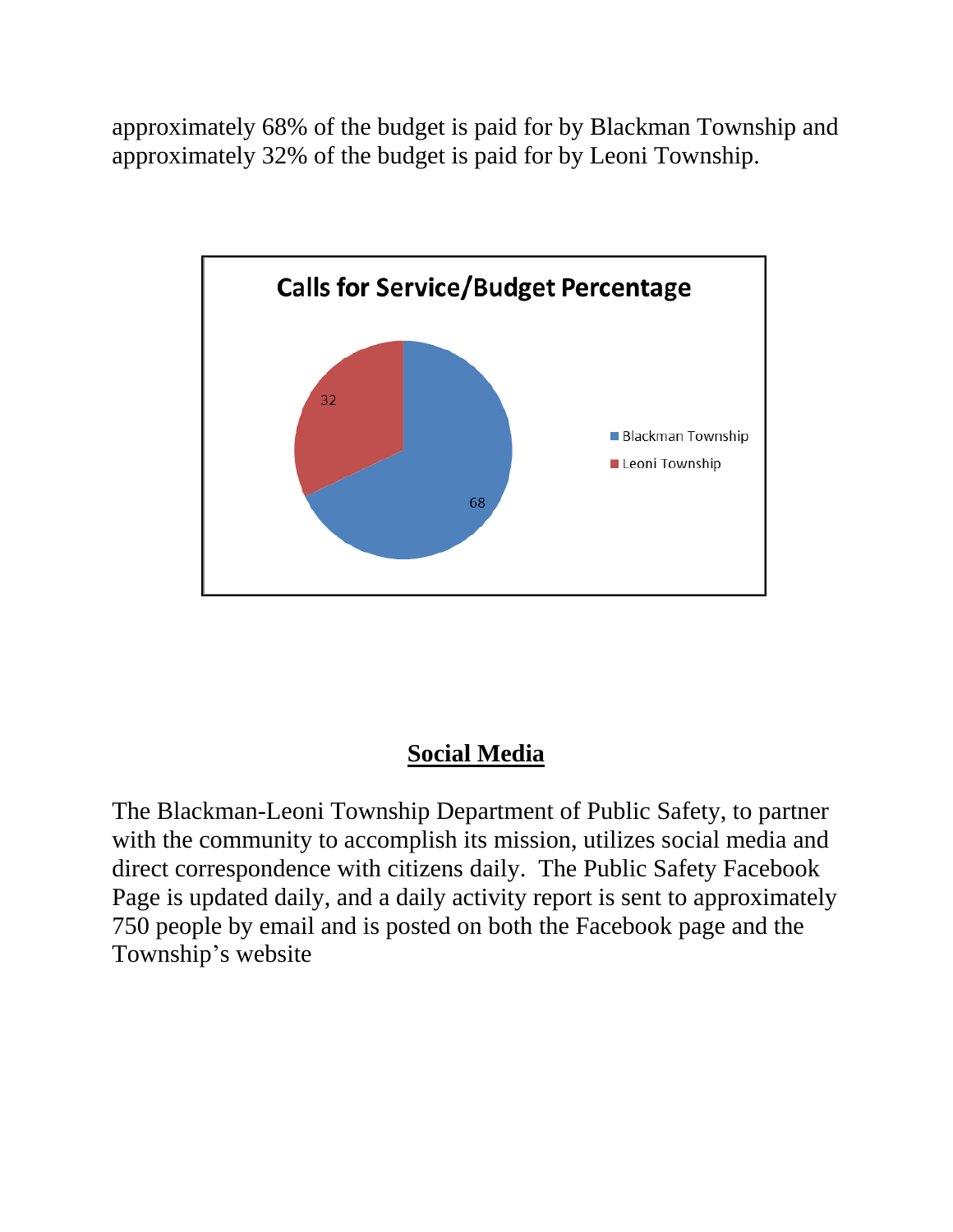## **Community Involvement**

The Blackman-Leoni Township Department of Public Safety is highly active in community events, and is proud to be involved in the following:

- Shop with a Hero Event-100+ Students
- Jackson Christmas Parade
- Blackman Township Halloween Open House
- Leoni Township Halloween Open House
- Toys for Tots
- Homecoming Parades-Northwest, East Jackson, Michigan Center
- Michigan Center Christmas Parade

![](_page_19_Picture_9.jpeg)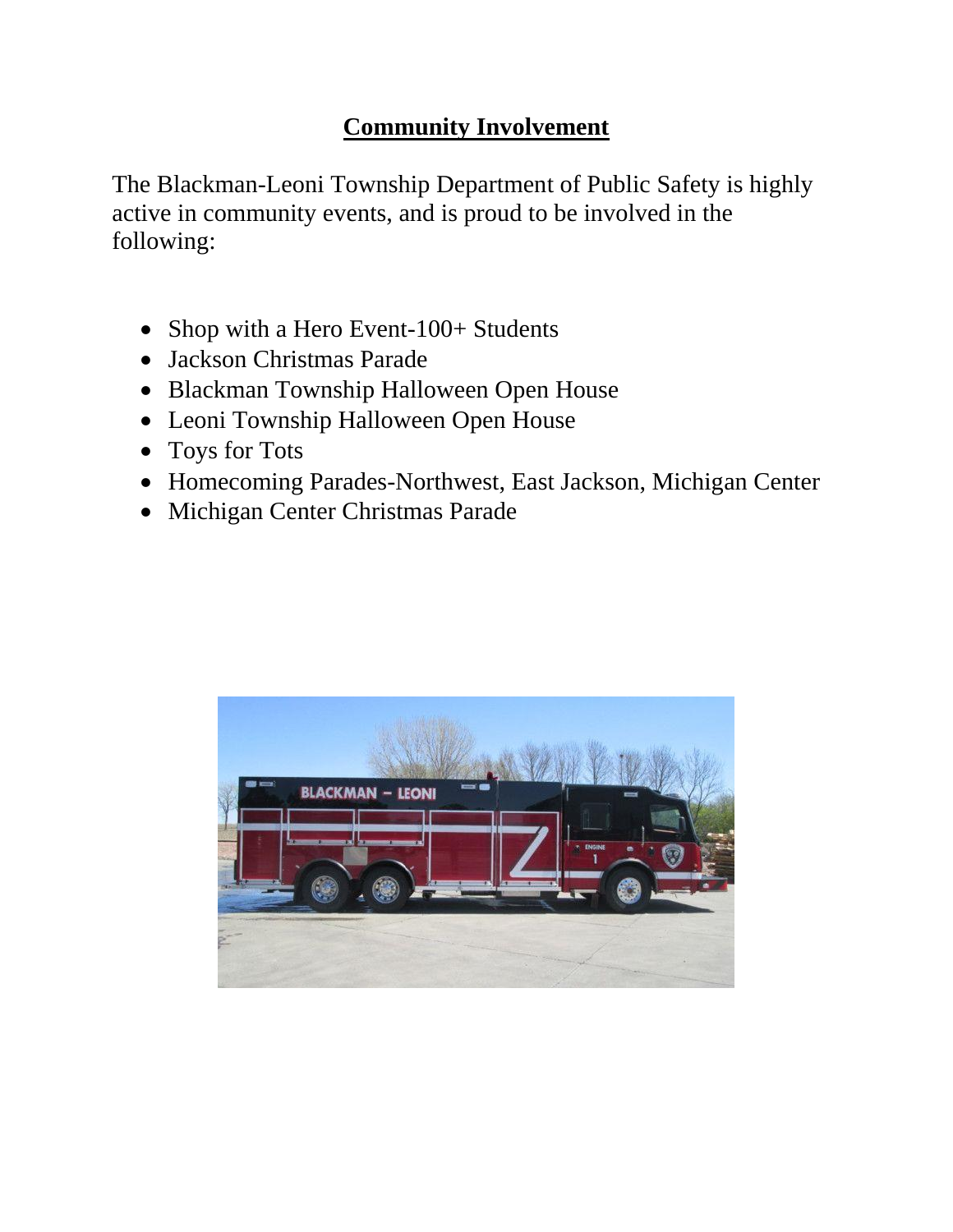![](_page_20_Picture_0.jpeg)

### **Apparatus/Vehicle Fleet**

The current fire apparatus fleet is as follows:

- 2003 Pierce 100 ft. Tower (Ladder 1)
- 1990 Pierce 65 ft. Tele-Squirt (Ladder 2)
- 2017 Rosenbauer Pumper/Tanker (Engine 1)
- 2017 Rosenbauer Pumper/Tanker (Engine 2)
- 2018 Chevy Suburban 4x4 (Rescue 1)
- 2018 Chevy Suburban 4x4 (Rescue 2)
- 2017 Chevy 1-Ton-4x4-Brush Truck (Truck 1)
- 2017 Chevy 1-Ton-4x4-Brush Truck (Truck 2)

The current vehicle fleet is as follows:

- 10-Dodge Durango Police Pursuit Vehicles
- 15-Dodge Charger Police Pursuit Vehicles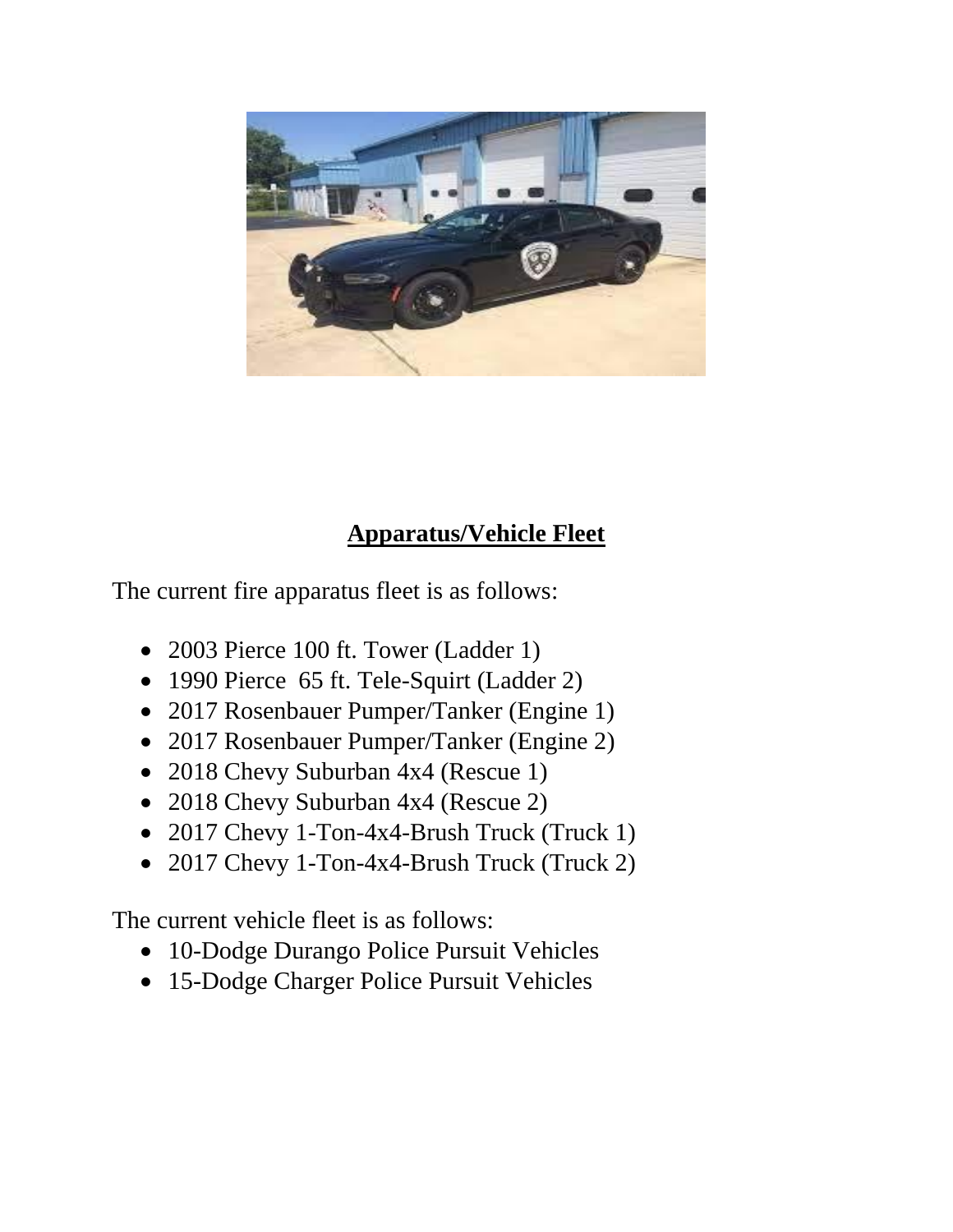#### **Insurance Services Office Fire Classification**

In 2021, both Blackman Township and Leoni Township had an ISO classification of 5/5Y. A split classification indicates the difference between parts of the community that have municipal water, versus those that do not. This relates to the department's firefighting capabilities, as areas serviced by fire hydrants provide an uninterrupted supply of water for fire suppression, where non-hydrant areas do not.

Recent investments by both the Blackman Township Board and the Leoni Township Board for new, updated equipment and additional staffing has and continues to have a positive effect on our ISO classification.

|                          | <b>Current Classification</b> | Prior to 2019 |
|--------------------------|-------------------------------|---------------|
| <b>Blackman Township</b> | 5/5Y                          | 7/9           |
| <b>Leoni Township</b>    | 5/5Y                          | 6/9           |